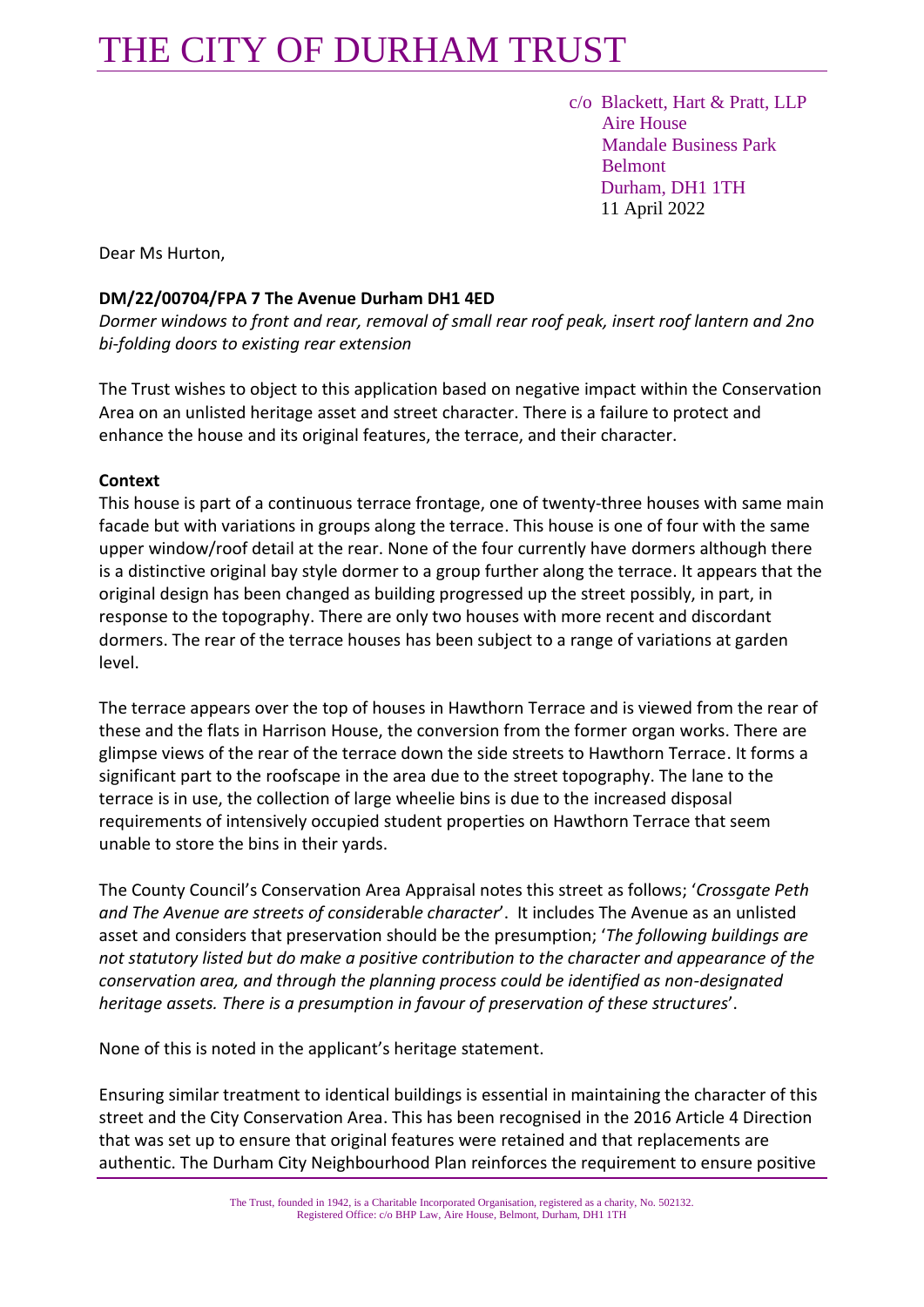# THE CITY OF DURHAM TRUST

treatment of such assets and again lists The Avenue as an unlisted asset. Its policies particularly stress the need to '*Sustain and enhance a continuous frontage and roofscape'*.

### **Proposal**

The submission, in some respects, is welcome. It keeps the house in family use and offers more appropriate replacement of the current discordant windows. However, it does not see these as outweighing the character damage that will be caused by the proposed dormers and loft alterations. The Trust raises no issue with the basement, rear, ground floor and first floor alterations

The solution chosen for the loft is a false, poorly disguised large roof intrusion. This has become a feature of submissions on student property conversions and should have been consistently refused on character grounds. In this case the ceiling height to the first floor bedrooms is reduced as there is insufficient head height in the loft. This fails by destroying the original proportions of the rooms and creating a visible slope on view through the bay window. The dormers are a crude device to mask the bulk of the extension. The result is removal of a large part of the rear symmetrical roof, substituting the original slate roof with a bulky arrangement of imitation lead facing. The dormers do not match the prevailing style of the terrace. The existing small, pitched roof window detail found on this and the neighbouring three properties is removed, breaking up the group and losing an original feature. There is therefore character and original feature/materials loss followed by substitution with a discordant contemporary false attempt at vernacular styling. The roofscape is negatively impacted. The front dormer also fails to match the prevailing style.

The proposal is directly counter to the requirements of the Article 4 Direction, the County Council's own policies and Conservation Area Appraisal. It significantly fails against the requirements of the Durham City Neighbourhood Plan policies.

### **Policies**

In detail, as submitted, the proposal fails against the following policies:

## *County Durham Plan* **Policy 44Historic Environment Conservation Areas**

The proposals fail to:

f. Demonstrate an understanding of the significance and character and appearance of the conservation area and how this has informed proposals to achieve high quality sustainable development, which is respectful of local distinctiveness and the conservation or enhancement of the (unlisted) asset;

h. Respect, and reinforce the established, positive characteristics of the area in terms of appropriate design (including, features, materials and detailing).

## *City of Durham Neighbourhood Plan*

## **Policy S1: Sustainable Development Requirements of all Development and Redevelopment Sites Including all New Building, Renovations and Extensions**

### **Conservation, preservation, and enhancement of Our Neighbourhood**

The proposal fails to:

c) Harmonise with its context in terms of materials;